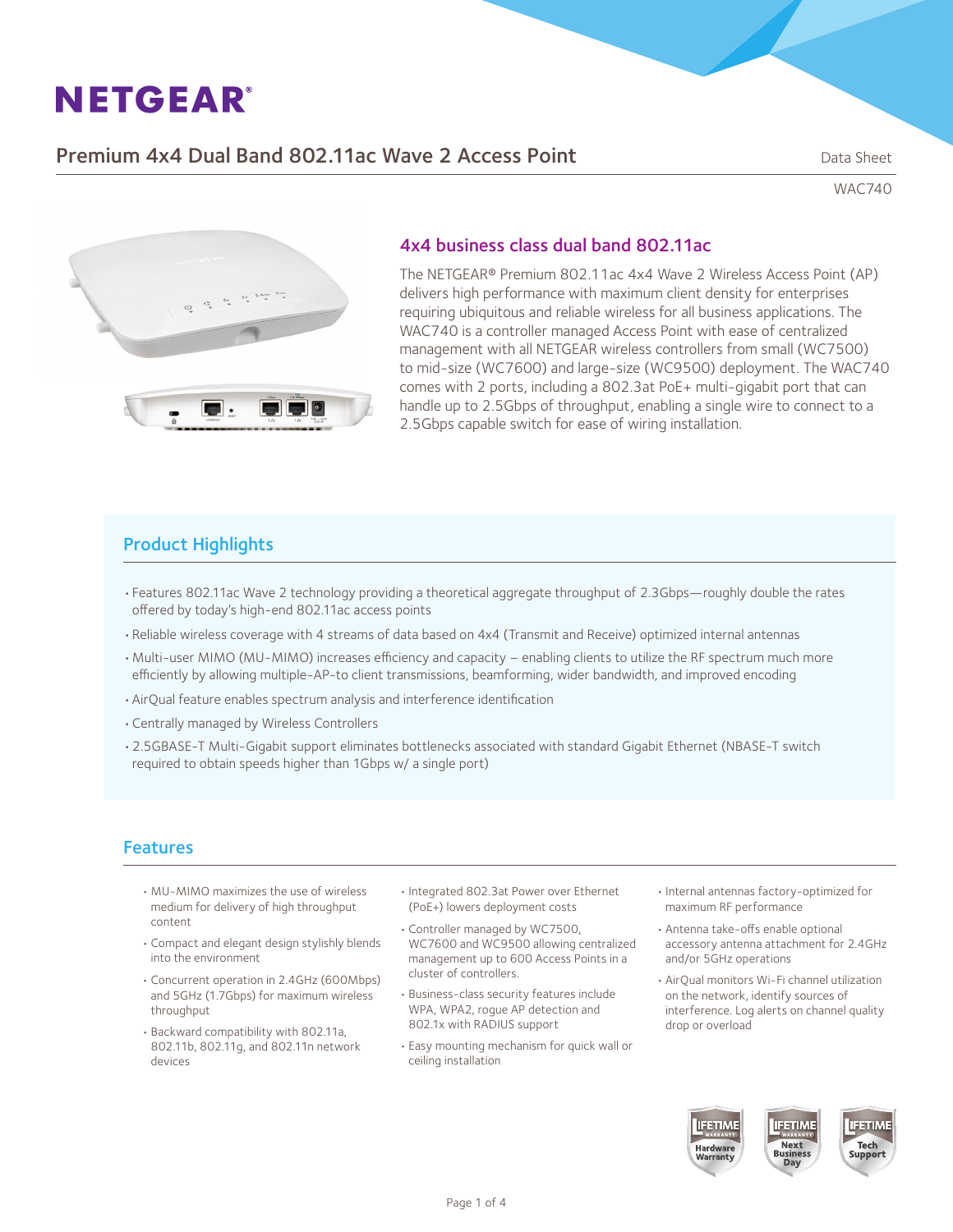## Premium 4x4 Dual Band 802.11ac Wave 2 Access Point Data Sheet

WAC740

## Target Applications



| <b>NETGEAR</b><br>Connect with Innovation'<br><b>Access Point</b>                                                                                                                                   | Configuration                                                                                                                                                                                                 | <b>Monitor</b>                              | Maintenance<br><b>Stacking</b> | Plans<br><b>Diagnostics</b> | <b>WC7600V2</b><br>ProSafe Wireless LAN Controller<br>LOGOUT                                                                                                                                                                                                                 |  |  |  |
|-----------------------------------------------------------------------------------------------------------------------------------------------------------------------------------------------------|---------------------------------------------------------------------------------------------------------------------------------------------------------------------------------------------------------------|---------------------------------------------|--------------------------------|-----------------------------|------------------------------------------------------------------------------------------------------------------------------------------------------------------------------------------------------------------------------------------------------------------------------|--|--|--|
| Controller WLAN Clients                                                                                                                                                                             |                                                                                                                                                                                                               |                                             |                                |                             |                                                                                                                                                                                                                                                                              |  |  |  |
| Summary                                                                                                                                                                                             | <b>AP List</b>                                                                                                                                                                                                |                                             |                                |                             | <b>Channel Utilization</b>                                                                                                                                                                                                                                                   |  |  |  |
| <b>Usage</b><br><b>Access Point</b>                                                                                                                                                                 | Search                                                                                                                                                                                                        |                                             |                                |                             | 100                                                                                                                                                                                                                                                                          |  |  |  |
| <b>Clients</b><br><b>Neighboring</b><br><b>Clients</b><br><b>Neighbor AP</b><br><b>Profiles</b><br><b>DHCP Lease</b><br><b>Captive Portal</b><br><b>Users</b><br><b>Guest Email List</b><br>AirQual | <b>Status</b><br>Group Name $\doteq$<br><b>MAC</b><br><b>IP</b><br><b>Model</b><br><b>Name</b><br>10.120.162.71<br>b0:7f:b9:64:22:a0 WAC740<br>netgear6422A8 Connected<br>basic<br><b>AirQual Logs</b><br>(2) |                                             |                                |                             | Utilization (%)<br>80<br>60<br>$\Delta$ f                                                                                                                                                                                                                                    |  |  |  |
|                                                                                                                                                                                                     | Search<br>51/51<br>✓                                                                                                                                                                                          |                                             |                                |                             |                                                                                                                                                                                                                                                                              |  |  |  |
|                                                                                                                                                                                                     | <b>Severity</b>                                                                                                                                                                                               | <b>Description</b>                          | <b>Raised Time</b>             | <b>Interference Type</b>    | くっつとってつのわけわかんもももももちゃものうちゃんなんなんでんちょうちもちも                                                                                                                                                                                                                                      |  |  |  |
|                                                                                                                                                                                                     | Normal                                                                                                                                                                                                        |                                             | Tue, 02 Aug 2016 03:28:05      | Microwave Oven              | <b>Channels</b>                                                                                                                                                                                                                                                              |  |  |  |
|                                                                                                                                                                                                     | <b>Normal</b>                                                                                                                                                                                                 | 49, 51, 49, 55                              | Tue, 02 Aug 2016 03:28:02      | Wireless Video Camera       |                                                                                                                                                                                                                                                                              |  |  |  |
|                                                                                                                                                                                                     | Normal                                                                                                                                                                                                        | 49, 49, 49                                  | Tue, 02 Aug 2016 03:28:01      | Inverter Microwave oven     | <b>Spectral Interference Map</b>                                                                                                                                                                                                                                             |  |  |  |
|                                                                                                                                                                                                     | Normal                                                                                                                                                                                                        |                                             | Tue, 02 Aug 2016 03:27:59      | <b>Unknown</b>              |                                                                                                                                                                                                                                                                              |  |  |  |
|                                                                                                                                                                                                     | Major                                                                                                                                                                                                         | 55                                          | Tue, 02 Aug 2016 03:27:56      | Wireless Video Camera       | 100                                                                                                                                                                                                                                                                          |  |  |  |
|                                                                                                                                                                                                     | Major                                                                                                                                                                                                         | 54                                          | Tue, 02 Aug 2016 03:27:55      | Wireless Video Camera       | 60                                                                                                                                                                                                                                                                           |  |  |  |
|                                                                                                                                                                                                     |                                                                                                                                                                                                               | 1-6 of 51   Entry Per Page   Default $\div$ |                                | PREVIOUS   1   of 9   NEXT  | Utilization(%)<br>30<br>$388889888$<br><b>Channels</b><br>Microwave Oven, 112, 0 rFHSS)<br>- Wireless Video Camera<br>A Unknown<br>A Possible Interferer<br>A Bluetooth<br>A Microwave Oven<br>A Wireless Game Controller<br>Ad S-Band Motion Detector<br>Ad Wideband Jammer |  |  |  |

*NETGEAR AirQual feature provides at-a-glance view of the RF environment with channel utilization and interference around the WAC740.*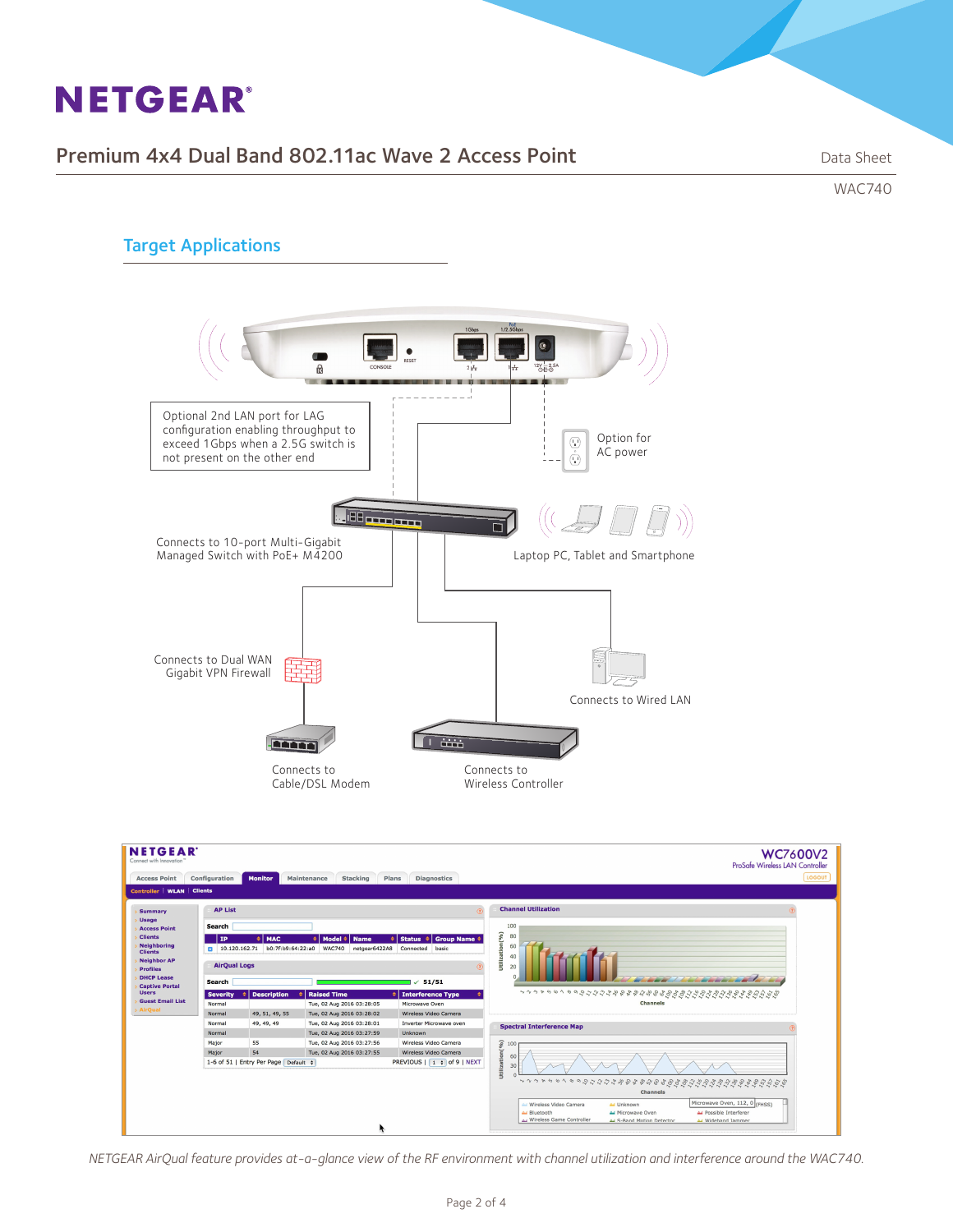## Premium 4x4 Dual Band 802.11ac Wave 2 Access Point Data Sheet Data Sheet

WAC740

## Product Features

| <b>Features</b>                                   | <b>WAC505</b>                 | <b>WAC510</b>                 | <b>WAC720</b>                                                                                             | <b>WAC730</b>                                                                                           | <b>WAC740</b>                                                                                                 |  |  |  |  |  |  |
|---------------------------------------------------|-------------------------------|-------------------------------|-----------------------------------------------------------------------------------------------------------|---------------------------------------------------------------------------------------------------------|---------------------------------------------------------------------------------------------------------------|--|--|--|--|--|--|
| Frequency                                         | 2.4GHz and 5GHz               | 2.4GHz and 5GHz               | 2.4GHz and 5GHz                                                                                           | 2.4GHz and 5GHz                                                                                         | 2.4GHz and 5GHz                                                                                               |  |  |  |  |  |  |
| Wireless Mode (Transmit x Receive)                | 802.11ac (2x2)                | 802.11ac (2x2)                | 802.11ac (2x2)                                                                                            | 802.11ac (3x3)                                                                                          | 802.11ac (4x4)                                                                                                |  |  |  |  |  |  |
| 802.11ac Wave                                     | Wave 2                        | Wave 2                        | Wave 1                                                                                                    | Wave 1                                                                                                  | Wave 2                                                                                                        |  |  |  |  |  |  |
| Multi-User MIMO                                   | Yes                           | Yes                           | No                                                                                                        | No                                                                                                      | Yes                                                                                                           |  |  |  |  |  |  |
| Maximum Theoretical Throughput                    | 1.2Gbps AC1200                | 1.3Gbps AC1300                | 1.2Gbps AC1200                                                                                            | 1.7Gbps AC1700                                                                                          | 2.3Gbps AC2300                                                                                                |  |  |  |  |  |  |
| Maximum Throughput (2.4/5GHz)                     | 300/867Mbps<br>(2.4/5GHz)     | 400/867Mbps<br>(2.4/5GHz)     | 300/867Mbps<br>(2.4/5GHz)                                                                                 | 450/1300Mbps<br>(2.4/5GHz)                                                                              | 600/1700Mbps<br>(2.4/5GHz)                                                                                    |  |  |  |  |  |  |
| Power over Ethernet (PoE) IEEE 802.3af            | Yes                           | Yes                           | Yes                                                                                                       | Yes                                                                                                     | Yes, PoE+                                                                                                     |  |  |  |  |  |  |
| PoE Power Consumption                             | 8.9 Watts                     | 9.3 Watts                     | 11.0 Watts                                                                                                | 12.9 Watts                                                                                              | 17.9 Watts                                                                                                    |  |  |  |  |  |  |
| Centralized Management                            | Insight App,<br>Standalone    | Insight App,<br>Standalone    | Quad Mode<br>Management<br>(Standalone,<br>Ensemble™, Controller,<br>and Business Central)                | Quad Mode<br>Management<br>(Standalone,<br>Ensemble™, Controller,<br>and Business Central)              | Controller                                                                                                    |  |  |  |  |  |  |
| SNMP                                              | v1, v2c                       | v1, v2c                       | v1, v2c                                                                                                   | v1, v2c                                                                                                 | v1, v2c                                                                                                       |  |  |  |  |  |  |
| Secure SSH                                        | Yes                           | Yes                           | Yes                                                                                                       | Yes                                                                                                     | Yes                                                                                                           |  |  |  |  |  |  |
| Secure Socket Layer (SSL)                         | Yes                           | Yes                           | Yes                                                                                                       | Yes                                                                                                     | Yes                                                                                                           |  |  |  |  |  |  |
| Router Mode                                       | No                            | Yes                           | No                                                                                                        | <b>No</b>                                                                                               | No                                                                                                            |  |  |  |  |  |  |
| <b>Wireless Distribution System (WDS)</b>         |                               |                               |                                                                                                           |                                                                                                         |                                                                                                               |  |  |  |  |  |  |
| Repeater                                          | Yes                           | Yes                           | Yes                                                                                                       | Yes                                                                                                     | <b>No</b>                                                                                                     |  |  |  |  |  |  |
| Bridge point-to-point/multi-point                 | Yes                           | Yes                           | Yes                                                                                                       | Yes                                                                                                     | No                                                                                                            |  |  |  |  |  |  |
| Simultaneous bridge & wireless client association | Yes                           | Yes                           | Yes                                                                                                       | Yes                                                                                                     | <b>No</b>                                                                                                     |  |  |  |  |  |  |
| Antenna                                           | Internal 3/4dBi<br>(2.4/5GHz) | Internal 3/5dBi<br>(2.4/5GHz) | Internal 5/6dBi<br>(2.4/5GHz)<br>Three (3) External<br>reverse SMA<br>connectors for<br>2.4/5GHz antennas | Internal 5/6dBi<br>(2.4/5GHz)<br>Two (2) External<br>reverse SMA<br>connectors for<br>2.4/5GHz antennas | Internal 5/6dBi<br>$(2.4/5GHz)$ four<br>(4) External<br>reverse SMA<br>connectors<br>for 2.4/5GHz<br>antennas |  |  |  |  |  |  |
| Security                                          |                               |                               |                                                                                                           |                                                                                                         |                                                                                                               |  |  |  |  |  |  |
| WiFi Protected Access (WPA/WPA2), 802.11i         | Yes                           | Yes                           | Yes                                                                                                       | Yes                                                                                                     | Yes                                                                                                           |  |  |  |  |  |  |
| MAC address filtering with access control         | Yes                           | Yes                           | Yes                                                                                                       | Yes                                                                                                     | Yes                                                                                                           |  |  |  |  |  |  |
| 802.1x RADIUS support with EAP TLS, TTLS, PEAP    | Yes                           | Yes                           | Yes                                                                                                       | Yes                                                                                                     | Yes                                                                                                           |  |  |  |  |  |  |
| Roque AP detection                                | Yes                           | Yes                           | Yes                                                                                                       | Yes                                                                                                     | Yes                                                                                                           |  |  |  |  |  |  |
| <b>Block SSID Broadcast</b>                       | Yes                           | Yes                           | Yes                                                                                                       | Yes                                                                                                     | Yes                                                                                                           |  |  |  |  |  |  |
| <b>VLAN Support</b>                               | Yes                           | Yes                           | Yes                                                                                                       | Yes                                                                                                     | Yes                                                                                                           |  |  |  |  |  |  |
| Guest Network/Captive Portal                      | Yes                           | Yes                           | Yes                                                                                                       | Yes                                                                                                     | Yes                                                                                                           |  |  |  |  |  |  |
| Accepts external antennas                         | No                            | No                            | Yes                                                                                                       | Yes                                                                                                     | Yes                                                                                                           |  |  |  |  |  |  |
| Easy ceiling mounting/wall mouting                | Yes                           | Yes                           | Yes                                                                                                       | Yes                                                                                                     | Yes                                                                                                           |  |  |  |  |  |  |
| Bandwidth management                              | Yes                           | Yes                           | Yes                                                                                                       | Yes                                                                                                     | Yes                                                                                                           |  |  |  |  |  |  |
| Bonjour Gateway                                   | No                            | No                            | Yes                                                                                                       | Yes                                                                                                     | Yes                                                                                                           |  |  |  |  |  |  |
| Link Layer Discovery Protocol                     | Yes                           | Yes                           | Yes                                                                                                       | Yes                                                                                                     | Yes                                                                                                           |  |  |  |  |  |  |
| Bandsteering                                      | Yes                           | Yes                           | Yes                                                                                                       | Yes                                                                                                     | Yes                                                                                                           |  |  |  |  |  |  |